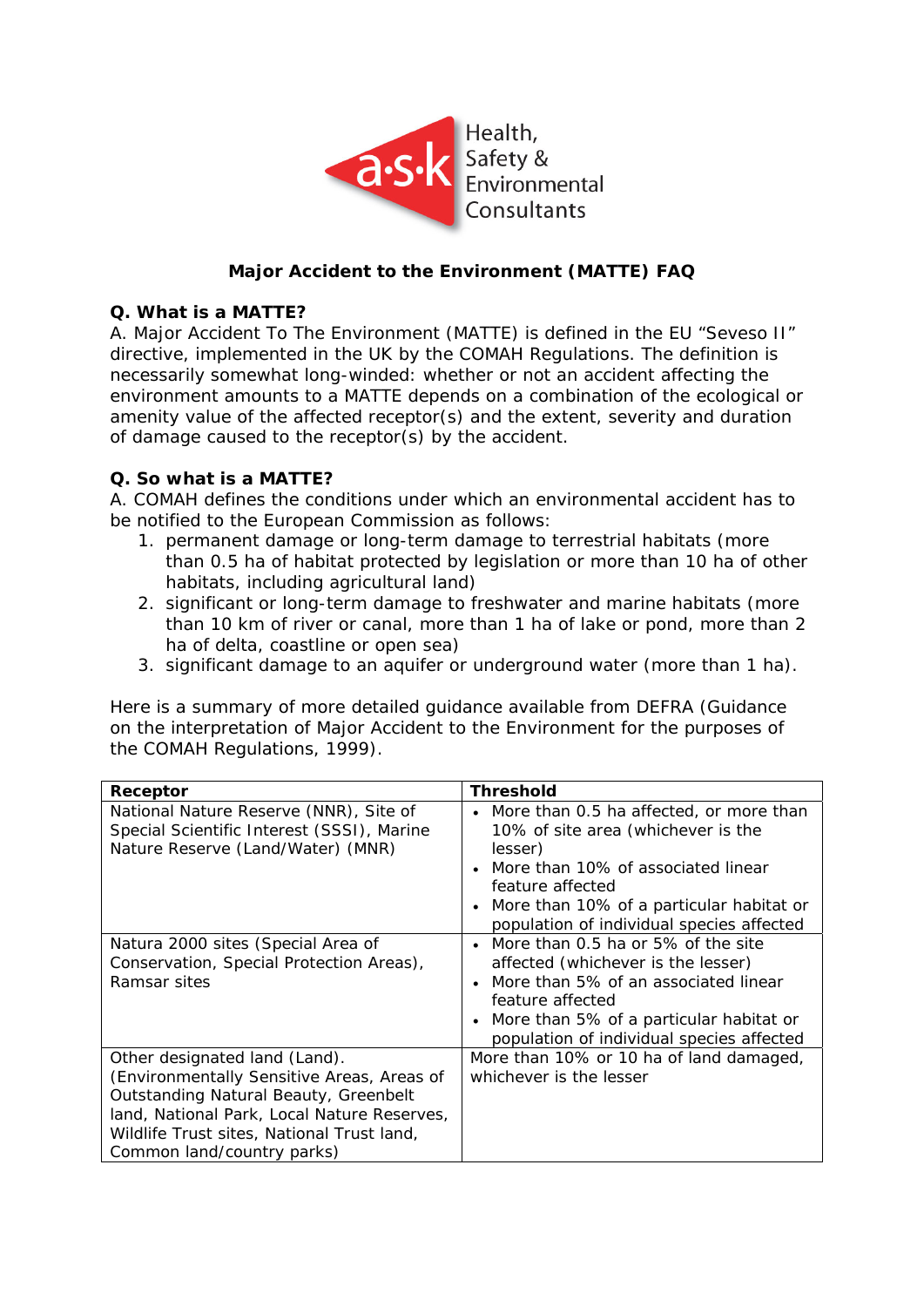| Scarce Habitat (Land / Water)                                                                                                                       | Damage to 10% of the area or more than 2                                                                                                                                                                                                                                                                                                                                                                                                                                                                                                                                                                                                                          |
|-----------------------------------------------------------------------------------------------------------------------------------------------------|-------------------------------------------------------------------------------------------------------------------------------------------------------------------------------------------------------------------------------------------------------------------------------------------------------------------------------------------------------------------------------------------------------------------------------------------------------------------------------------------------------------------------------------------------------------------------------------------------------------------------------------------------------------------|
| (Biodiversity Action Plan habitats,<br>Geological Features: caves, fossil beds,                                                                     | ha, whichever is the lesser                                                                                                                                                                                                                                                                                                                                                                                                                                                                                                                                                                                                                                       |
| mineral veins, moraines, etc.)                                                                                                                      |                                                                                                                                                                                                                                                                                                                                                                                                                                                                                                                                                                                                                                                                   |
| Widespread Habitat (Land / Water)<br>(More widespread habitat, including<br>agricultural land, that has not been<br>otherwise classified, Forestry) | Contamination of 10 ha or more of land<br>$\bullet$<br>which, for one year or more, prevents<br>the growing of crops or the grazing of<br>domestic animals or renders the area<br>inaccessible to the public because of<br>possible skin contact with dangerous<br>substances, or<br>Contamination of any aquatic habitat<br>$\bullet$<br>which prevents fishing or aquaculture or<br>which similarly renders it inaccessible to<br>the public                                                                                                                                                                                                                    |
| Aquifers or groundwater (Water)                                                                                                                     | Any incident likely to require large-scale<br>$\bullet$<br>and long-term remedial measures, or<br>Any incident of contamination/pollution<br>$\bullet$<br>by persistent compounds occurring<br>within groundwater protection zone 1                                                                                                                                                                                                                                                                                                                                                                                                                               |
| Soil or Sediment (Land/Water)                                                                                                                       | Contamination or pollution of the receptor<br>such that<br>• Soil would be regarded as contaminated<br>land by the relevant authorities, or<br>• Sediment would become loaded with<br>sufficient material to compromise the<br>chemical or biological quality of<br>overlaying waters for any period in<br>excess of a few days.<br>Deterioration of the biological quality of<br>soil or sediment such that<br>• Common organisms of these ecosystems<br>were absent, the structure of the<br>biological community altered for a period<br>in excess of a season, or normal<br>ecosystem function was severely<br>impaired for a period in excess of one<br>year |
| Built Heritage (Land - man-made)                                                                                                                    | Damage to Grade 1 listed building (or<br>Category A in Scotland) or a scheduled<br>ancient monument such that it no longer<br>possesses its architectural, historic or<br>archaeological importance, and which<br>would result in it being de-listed, de-<br>scheduled if no remedial or restorative<br>work was undertaken, or<br>Damage to an area of archaeological<br>$\bullet$<br>importance or to a conservation area<br>similarly resulting in loss of importance                                                                                                                                                                                          |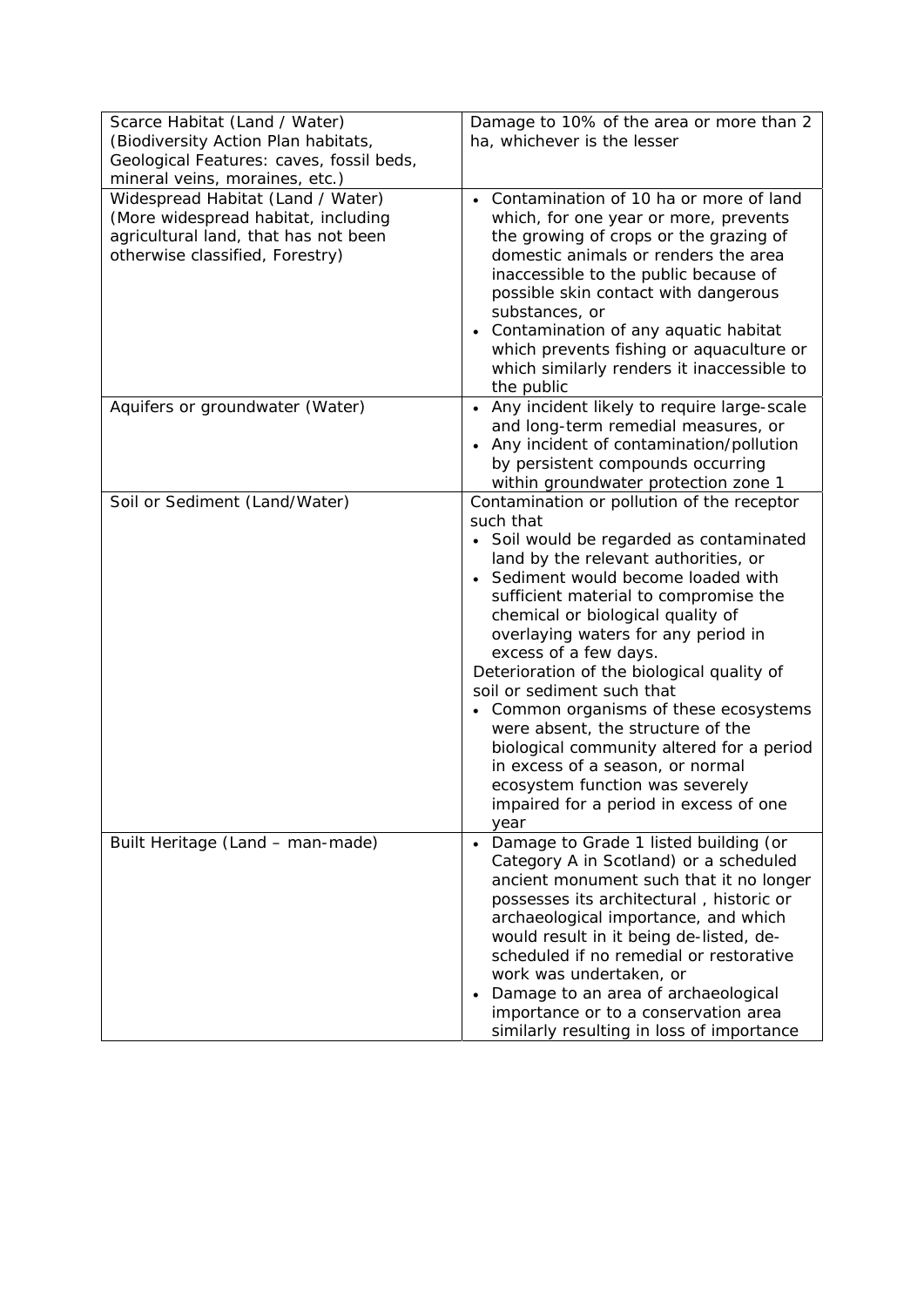| Particular Species (Land/Water/Air)<br>('Common' Species, Species listed under<br>European legislation, Species listed in the<br>Wildlife & Countryside Act, Red Data Book<br>species) | • Common species where reliable<br>estimates of population exist, the death<br>of, or serious sublethal effects within 1%<br>of any species<br>Common plant species, the death of, or<br>serious sublethal effects within 5% of<br>the ground cover<br>Species where no reliable estimate of<br>population exist, threshold to be defined<br>in liaison with statutory authority<br>Any loss of Red Data Book species   |
|----------------------------------------------------------------------------------------------------------------------------------------------------------------------------------------|-------------------------------------------------------------------------------------------------------------------------------------------------------------------------------------------------------------------------------------------------------------------------------------------------------------------------------------------------------------------------------------------------------------------------|
| Marine (Water)<br>(Non-estuarine marine waters, Littoral,<br>sub-littoral zone, Benthic community<br>adjacent to coast, Fish spawning grounds)                                         | Permanent or long-term damage to<br>More than 2 ha of the littoral, sub-<br>littoral, coastal benthic community,<br>benthic community of any fish spawning<br>ground, or<br>More than 100 ha of the open sea<br>benthic community<br>Or a count of<br>100 or more dead sea birds (not gulls),<br>or<br>500 dead sea birds of any species, or<br>5 dead or significantly injured/impaired<br>sea mammals of any species. |
| Freshwater and estuarine habitat (Water)                                                                                                                                               | Effect on a significant part of the receptor<br>which, when assessed using the<br>Environment Agency General Quality<br>Assessment scheme, either lower the<br>chemical water quality by one class for<br>more than one month or lower the<br>biological quality by one class for more<br>than one year or cause long-term damage<br>to the habitat overall.                                                            |

# **Q. What are my duties, as the operator of a COMAH site, regarding potential MATTEs?**

A. They are essentially the same (incl MAPP, SMS for all sites, Safety Report and emergency plans for top-tier sites) as when dealing with potential major accidents affecting health and safety.

# **Q. To what extent will a safety risk assessment cover MATTE risks?**

A. The consequences of MATTEs need to be analysed separately, but there will usually be a large overlap in hazard identification and frequency estimation. But note that the environmental release of a non-COMAH substance, eg milk, resulting from an accident involving a COMAH substance, can qualify as a MATTE.

#### **Q. I am the safety manager of a top-tier site. In the safety report we produced I had to show that the residual risk was ALARP, with reference to risk criteria. Are there similar criteria for environmental risks? If not, how can I produce an ALARP demonstration? In fact, how do I even measure the consequences of a potential MATTE?**

A. Guidance on consequence analysis and risk criteria for MATTEs is available from DEFRA (*Management of harm to the environment: criteria for the management of unplanned releases*, 1998; and *Comparative Environment Index*,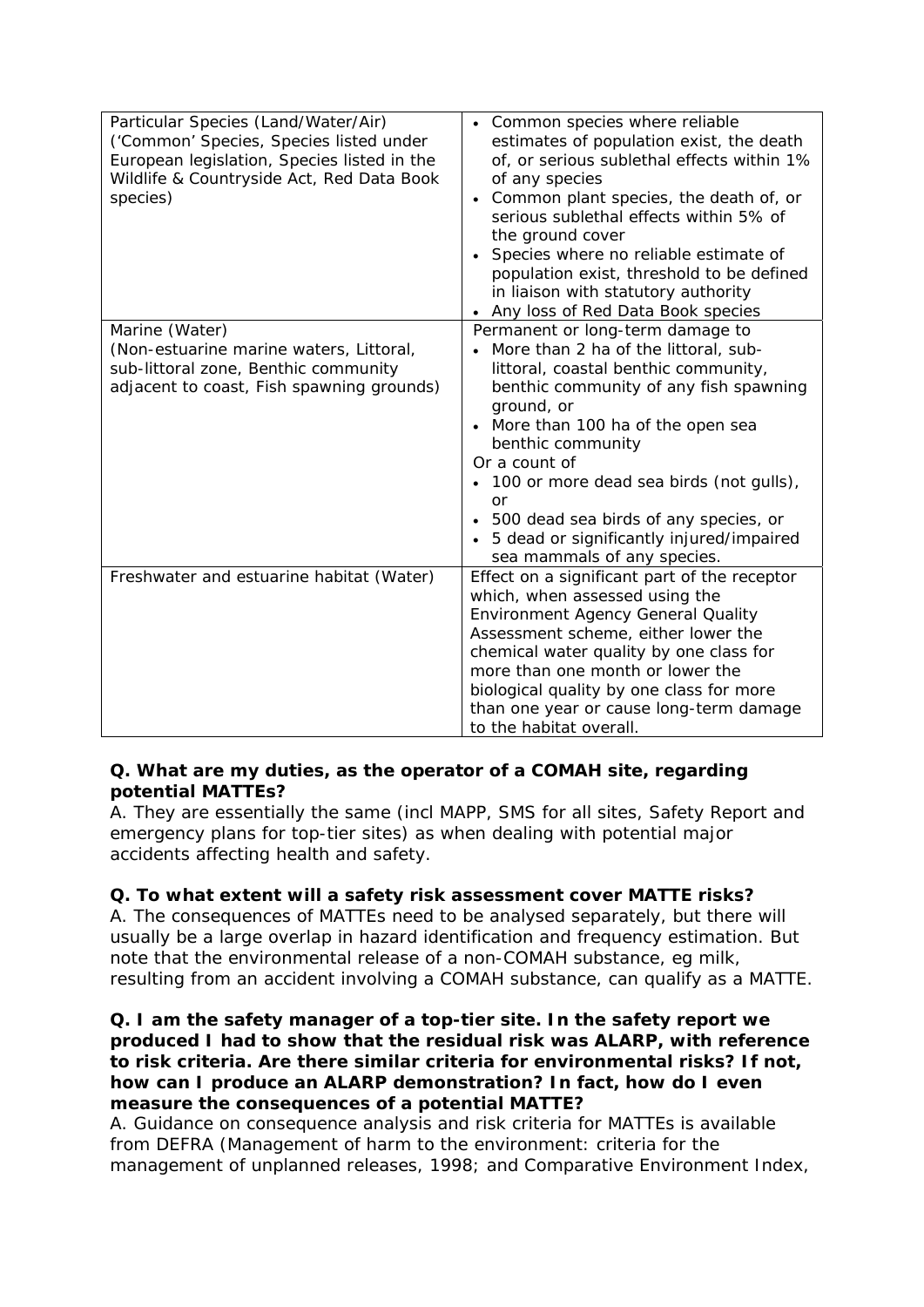1999). Ideally, MATTE risks should be plotted on a graph of magnitude (measured in terms of Environmental Harm Index) v frequency, similar to FN graphs for societal risks, divided into zones labelled "broadly acceptable", "ALARP" and "intolerable". However, it is recognised that the science is more complex and less developed, and relevant data are less available, than is the case for safety risk assessment.

# **Q. How can I reduce the risk of a MATTE occurring?**

A. There are several ways, beginning with site location: if possible, avoid siting potential sources of MATTEs near vulnerable environmental targets. We have, indeed, been involved in a case where planning permission has been refused (and the subsequent appeal dismissed following a public inquiry) because of risk to an aquifer. Site layout should reduce the risk of a small incident escalating into a MATTE. Environmental releases should be minimised by containment of spills with bunds, dikes, ditches, slopes etc, by appropriate drainage and adequate capacity for emergency containment. Those elements of process design which enhance safety will generally also enhance environmental protection from accidental releases.

# **Q. Is fire fighting a MATTE risk?**

A. It is one of the main risks to the environment from COMAH sites, and must therefore be taken into account in site risk assessments and emergency response plans. Environmental risks from contaminated fire-fighting are compounded by the fact that, traditionally, site containment has been under-designed, leading to several of the most notorious MATTEs (eg Sandoz, Allied Colloids). Nowadays, consideration is given to allowing fires to burn down, while restricting the firefighting effort to preventing fire spread and escalation.

# **Q. What are my potential liabilities as a site operator?**

A. A MATTE at your site may lead to administrative, civil and/or criminal liabilities. The greatest potential liability is likely to be the need for remediation and compensation for environmental damage.

# **Q. What are the powers of the competent authority?**

A. The Environment Agency (the COMAH competent authority for environmental aspects) can issue two basic types of enforcement notice: an improvement notice where contravention of a statutory provision can be prevented or needs to be remedied, and a prohibition notice where there is an imminent risk of serious environmental damage. Breach of these notices is a criminal offence.

In case of an actual accident occurring, the competent authority can issue a direction to 'leave undisturbed', for as long as is reasonably necessary for its investigation. Under such a direction, the site operator is not allowed to do any work on the site (not even demolition work) without the express permission of the competent authority.

Finally, the competent authority may prosecute the site operator following an incident or in case of non-compliance with an enforcement notice or direction.

# **Q. Will I be prosecuted if I accidentally pollute the environment?**

A. The EA uses an Incident Classification Scheme to help decide its level of response to an incident, as follows: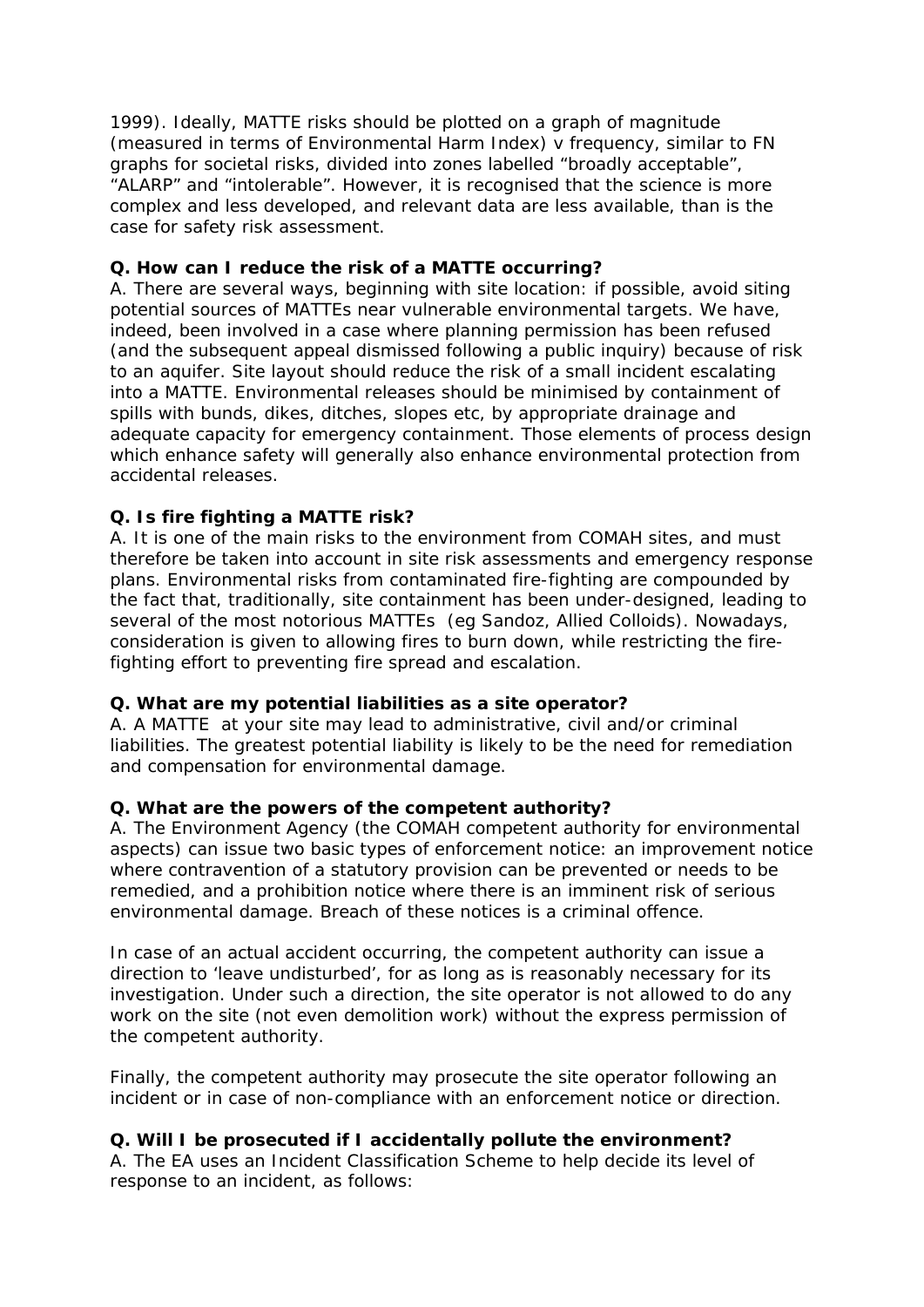Category 1 are incidents which result in actual, or potential, persistent and extensive effects on environmental quality, major damage to the ecosystem, closure of a potable abstraction, major impact on property, amenity value, agriculture and/or commerce, and/or serious impact on a person. Prosecution is the normal response to this kind of incident, even if the offence is not committed deliberately, recklessly or negligently.

Category 2 are incidents that result (actually or potentially) in significant impact upon the receptors as defined in Category 1. In this case, a formal caution is normally issued, in the absence of negligence or intent.

Category 3 are relatively minor incidents and result, or have the potential to result, in minimal effects upon the receptors. In this case, the normal response is a warning.

Category 4 incidents have no impact on the receptors. Again, a warning is the likely response.

In addition further issues may inform the decision to prosecute by the EA, including previous offences, attitude of the offender and foreseeability.

#### **Q. Will my Public Liability insurance cover a MATTE?**

A. The question of insurance is a difficult one as each policy may be worded differently. It is thus difficult to give an answer to questions on insurance that will be relevant to all policies.

Public Liability policies are designed to provide cover for claims made against the insured by third parties that have allegedly suffered bodily injury, property damage or other loss due to an act or omission on the part of the insured. MATTEs are thus covered by these policies.

Furthermore, Public Liability policies cover claims for injury or damage that was latent, ie not known to the insured until a claim was made against him. Thus claims made many years after the actual accident would be covered by the policy. However, depending on the actual wording of the policy, cover may not be provided for certain costs resulting from a MATTE (remediation of pollution, restoration of damaged environment, fines and prosecution brought by the EA and HSE).

#### **Q. Are there any exclusions?**

A. Yes, there are two types of exclusions: the pollution exclusion and the owned property exclusion.

The pollution exclusion has two main forms:

- 1. Clause 1685 which was issued by the Lloyd's Underwriters Non-Marine Association (NMA) in 1970. This clause bars cover for:
	- (1) Personal Injury or Bodily Injury or loss of, or damage to, or loss of use of property directly or indirectly caused by seepage, pollution or contamination, provided always that this paragraph (1) shall not apply to liability for Personal Injury or Bodily Injury or loss of or physical damage to or destruction of tangible property, or loss of use of such property damaged or destroyed, where such seepage, pollution or contamination is caused by a sudden, unintended and unexpected happening during the period of this Insurance.
	- (2) The cost of removing, nullifying or cleaning up seeping, polluting or contaminating substances unless the seepage, pollution of contamination is caused by a sudden, unintended and unexpected happening during the period of this Insurance.